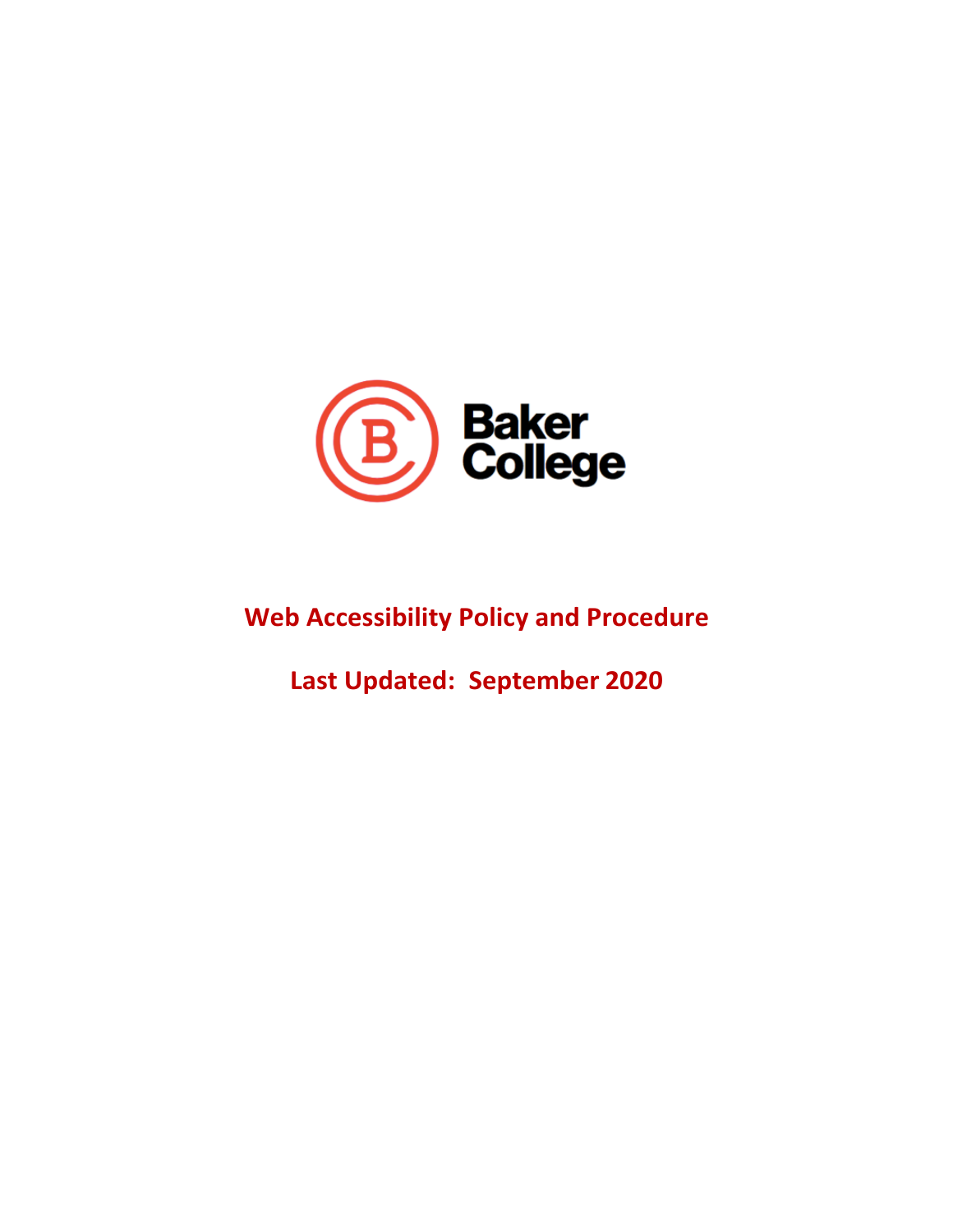#### **Table of Contents:**

| <b>OVERVIEW</b>                               | 3              |
|-----------------------------------------------|----------------|
| <b>DEFINITIONS</b>                            | 4              |
| Web Accessibility                             | 4              |
| Web Content                                   | 4              |
| <b>Web Content Standards</b>                  | 4              |
| Web Accessibility Coordinator                 | 4              |
| Web Content Accessibility Audit               | 4              |
| Web Accessibility Training                    | 5              |
| <b>Auxiliary Aids</b>                         | 5              |
| Grievance, Section 504                        | 5              |
| Third-party                                   | 5              |
| POLICIES and PROCEDURES                       | 6              |
| Web Content                                   | 6              |
| Third-Party Accessibility Procedure           | $\overline{7}$ |
| <b>Content Acquisition from Third Parties</b> | 7              |
| Audit and Content Verification                | $\overline{7}$ |
| Training                                      | 8              |
| Annual Report                                 | 8              |
| <b>Grievance and Due Process</b>              | 9              |

Page: 2

 Approved on August 30, 2018 to address: Section 504 of the Rehabilitation Act of 1973 (Section 504), 29 U.S.C. § 794, and its implementing regulation at 34 C.F.R. Part 104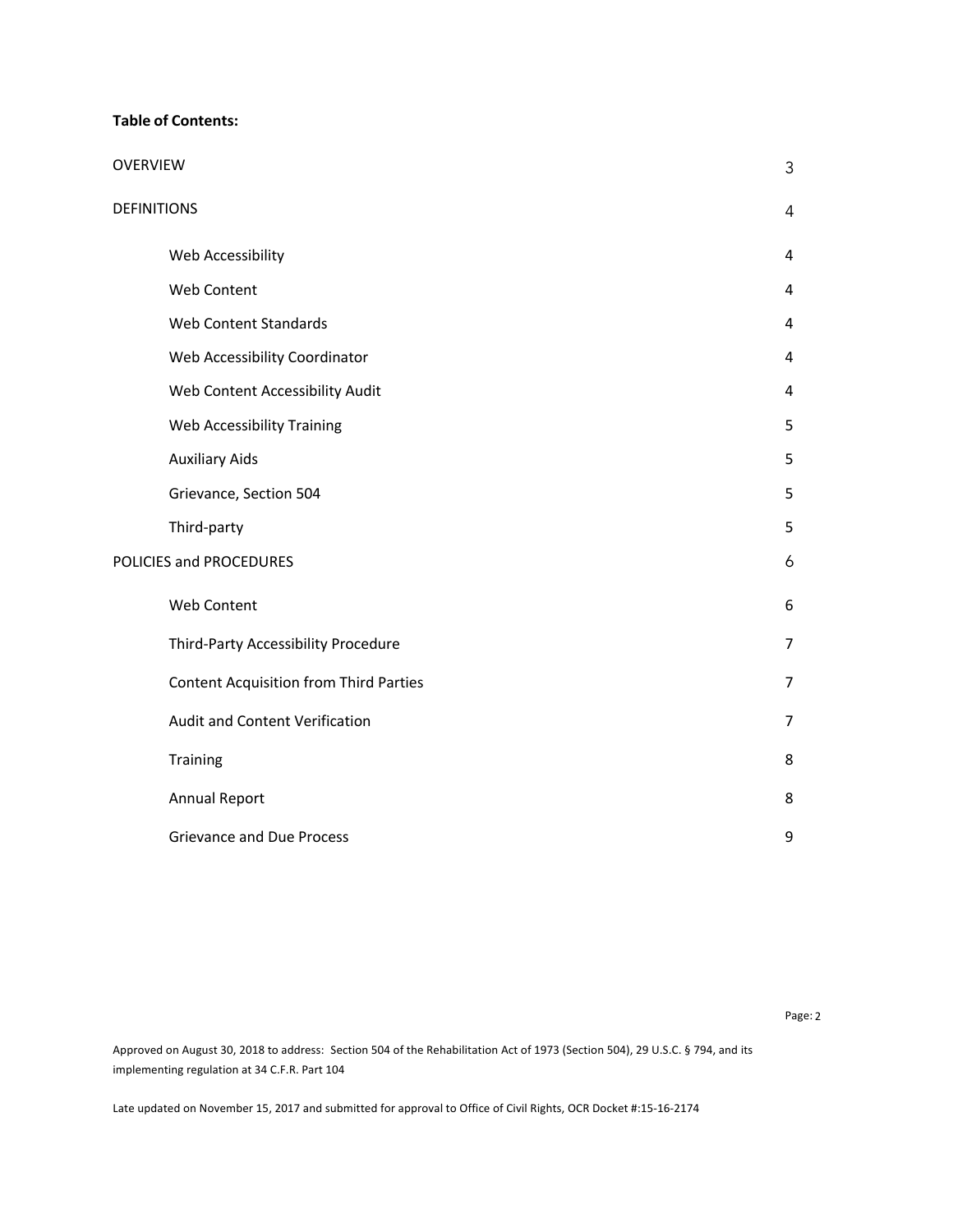#### **OVERVIEW**

 Baker College complies with the spirit and requirements of Section 504 of the Rehabilitation Act of 1973 as amended, and the Americans with Disabilities Act of 1990 (ADA), as amended by the Americans with Disabilities Act Amendments Act of 2008 (ADAAA), as they apply to persons with disabilities who are otherwise qualified in the following ways: all new facilities are barrier free; programs, classes, and activities and accommodations are made to ensure full educational opportunity for students with disabilities; and auxiliary aids and services, when necessary, are provided in a timely manner to afford an individual with a disability an equal opportunity to effectively participate in, and enjoy the benefits of, a service, program, course, web accessibility, employment, or activity conducted by the College. in existing facilities are made accessible to persons with disabilities; reasonable and appropriate adjustments

 Rehabilitation Act of 1973 and the Americans with Disabilities Act of 1990. The college is committed to providing equal educational and employment opportunities for qualified individuals with disabilities. Discrimination based on disability is prohibited by college policy and local and federal laws, including the

Page: 3

 Approved on August 30, 2018 to address: Section 504 of the Rehabilitation Act of 1973 (Section 504), 29 U.S.C. § 794, and its implementing regulation at 34 C.F.R. Part 104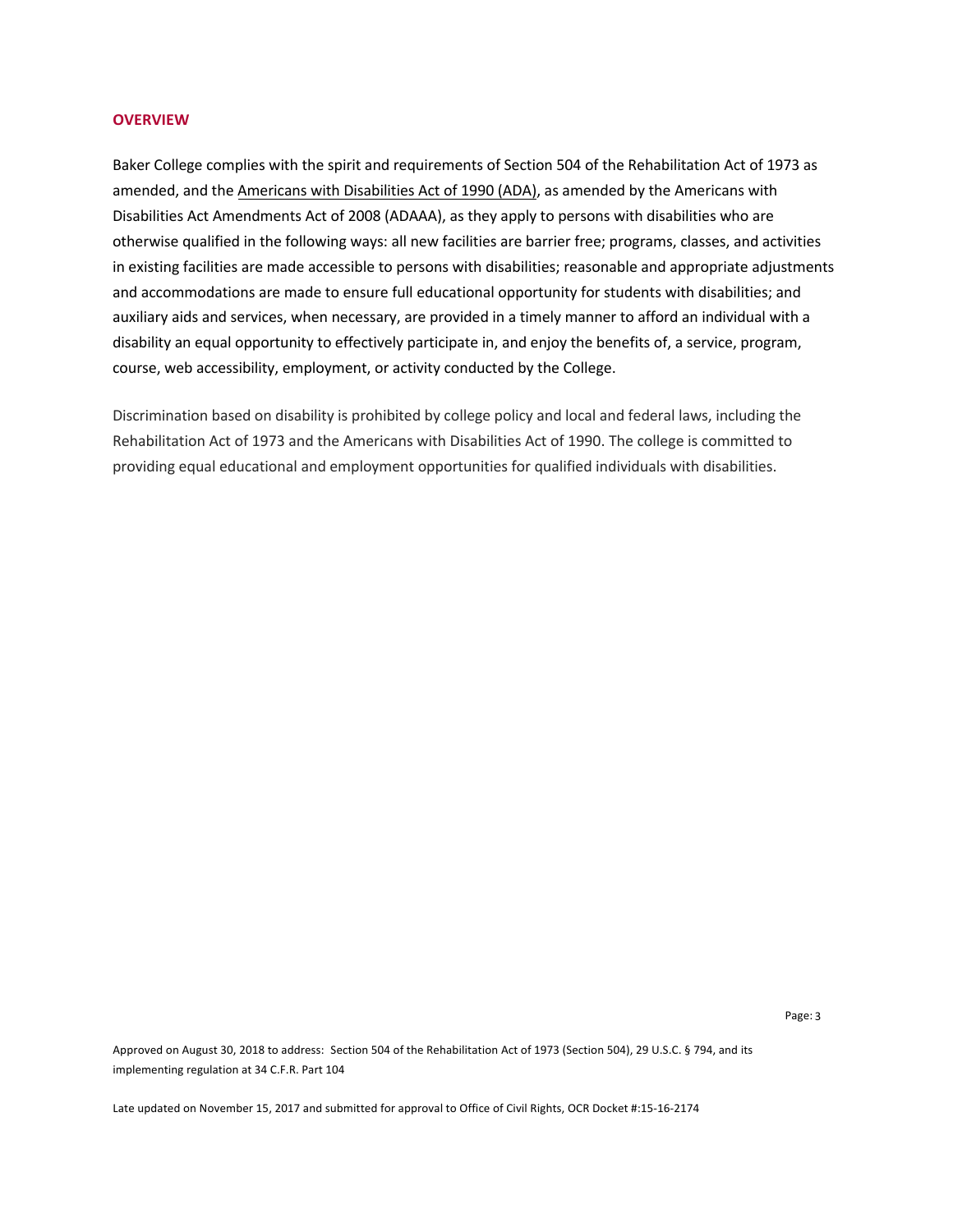#### **DEFINITIONS**

#### **Web Accessibility:**

 same information, engage in the same interactions, and enjoy the same services as person without a disability in an equally effective and equally integrated manner, with substantially equivalent ease of use so that they are able to obtain the information as fully, equally, and independently as person without a disability and are provided equal opportunity to the education benefits and opportunities afforded by the technology and equal treatment in the use of such technology. Accessibility of web content for Title III of the Americans with Disabilities Act, which applies to public accommodation, commercial facilities; or private entity that offers examinations or courses related to applications, licensing, certification, or credentialing for secondary or postsecondary education, professional, or trade purposes. An accessible webpage affords persons with disabilities the opportunity to acquire the

### **Web Content:**

 Web content is anything displayed on a website, including content developed and/or delivered by third- through the College's website and displayed on it, including links to outside information that's utilized to parties, including the code used to construct it. Content is also defined as information being provided convey its program, such content must also be accessible.

 Web content excludes computer or mobile devices and/or the web browser that was used to access the content.

## **Web Content Standards:**

 standards to support level AA website accessibility policies and practices. Web content will employ accessibility standards outlined by both Web Content Accessibility Guidelines (WCAG) 2.0 and Web Accessibility Initiative (WAI-ARIA). Both standards address technical requirements and

#### **Web Accessibility Coordinator:**

 The web accessibility coordinator will have the responsibility, resources and authority to ensure that the web content is accessible and adherences to the web accessibly policies and procedures.

#### **Web Content Accessibility Audit:**

 Consistency of Navigation. Accessibility audit will be conducted annually by a third-party to ensure that the website must generally accessibility coordinator. The audit may be conducted using automated tools for identifying potential web accessibility concerns but must also include manual testing procedures for pages identified as having the largest audience and/or most impact on access to services for users. Manual testing should include the support Section 504. The audit will identify risks and corrective actions that will be delivered to the web following areas/functionality: Keyboard Operability, Keyboard Traps, Tab Order, Visible Focus, Scrolling Content, Resize Screen (min. 200%), Link Text, Page Title, Document Language, Headers, Data Tables, Table Used for Layout, Abbreviations Used on Page, Descriptive Alt Text, Video Captions, Color Contrast, Source Code Same as Page Layout, Form Fields (understandable error messages), Pop-ups Blocking Content,

Page: 4

Approved on August 30, 2018 to address: Section 504 of the Rehabilitation Act of 1973 (Section 504), 29 U.S.C. § 794, and its implementing regulation at 34 C.F.R. Part 104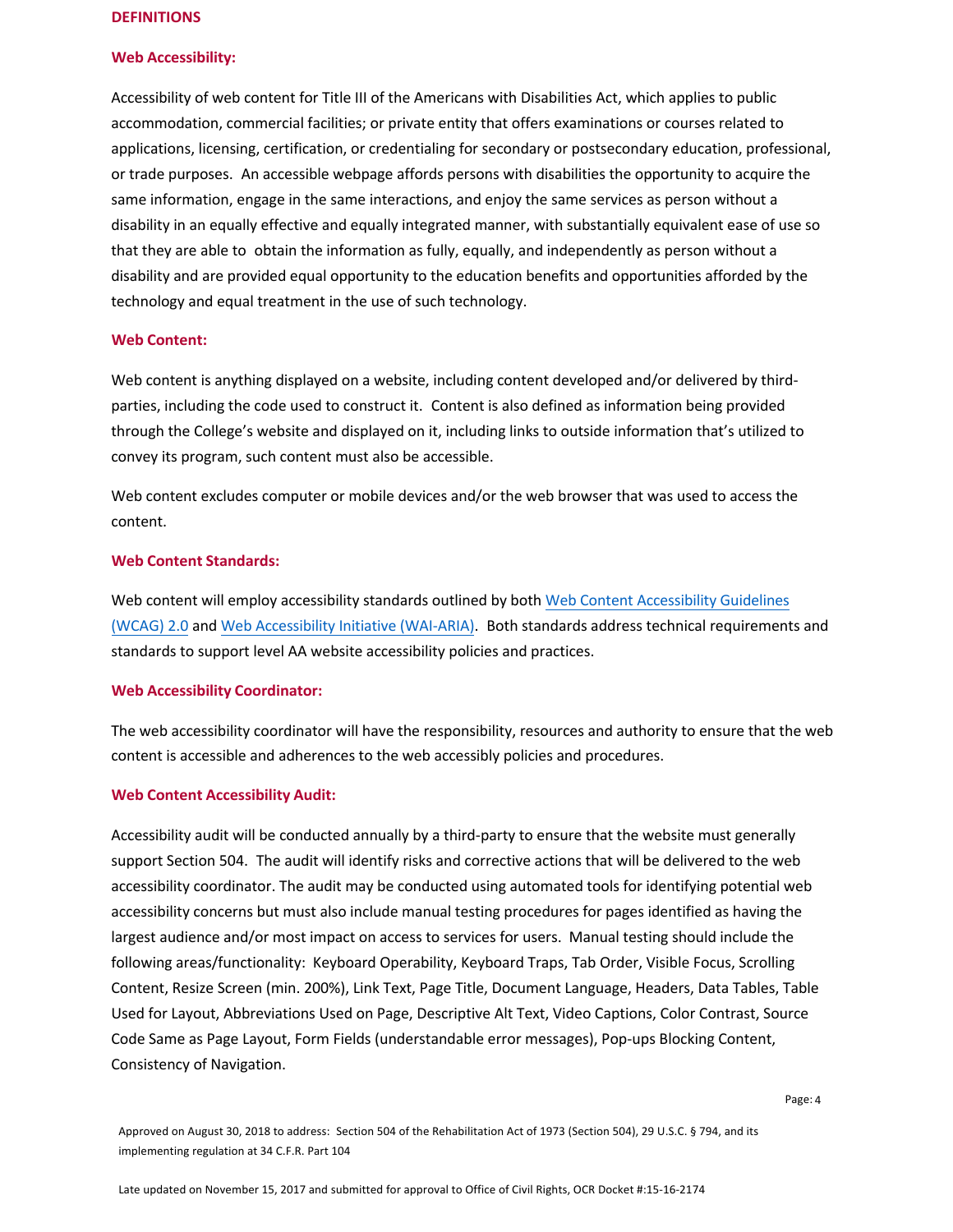#### **Web Accessibility Training:**

 The web accessibility coordinator will develop training materials and conduct annual training sessions for any staff members that create or distribute public (online) materials. This also includes confirmation that any third-party vendors that publishes public online materials observes Baker College's Web Accessibility Policies and Procedures.

#### **Auxiliary Aids:**

Auxiliary aids are defined by the Office for Civil Rights, Section 504, including, but is not limited to the following:

- Closed caption decoders
- Readers and electronic readers
- Videotext displays

#### **Grievance, Section 504:**

A formal complaint, specifically for potential violations under Section 504.

#### **Third-party:**

 External entities that have a relationship or affiliation with Baker College and/or content from non-College sources that support initiatives and/or operations, specifically related to website content.

Page: 5

 Approved on August 30, 2018 to address: Section 504 of the Rehabilitation Act of 1973 (Section 504), 29 U.S.C. § 794, and its implementing regulation at 34 C.F.R. Part 104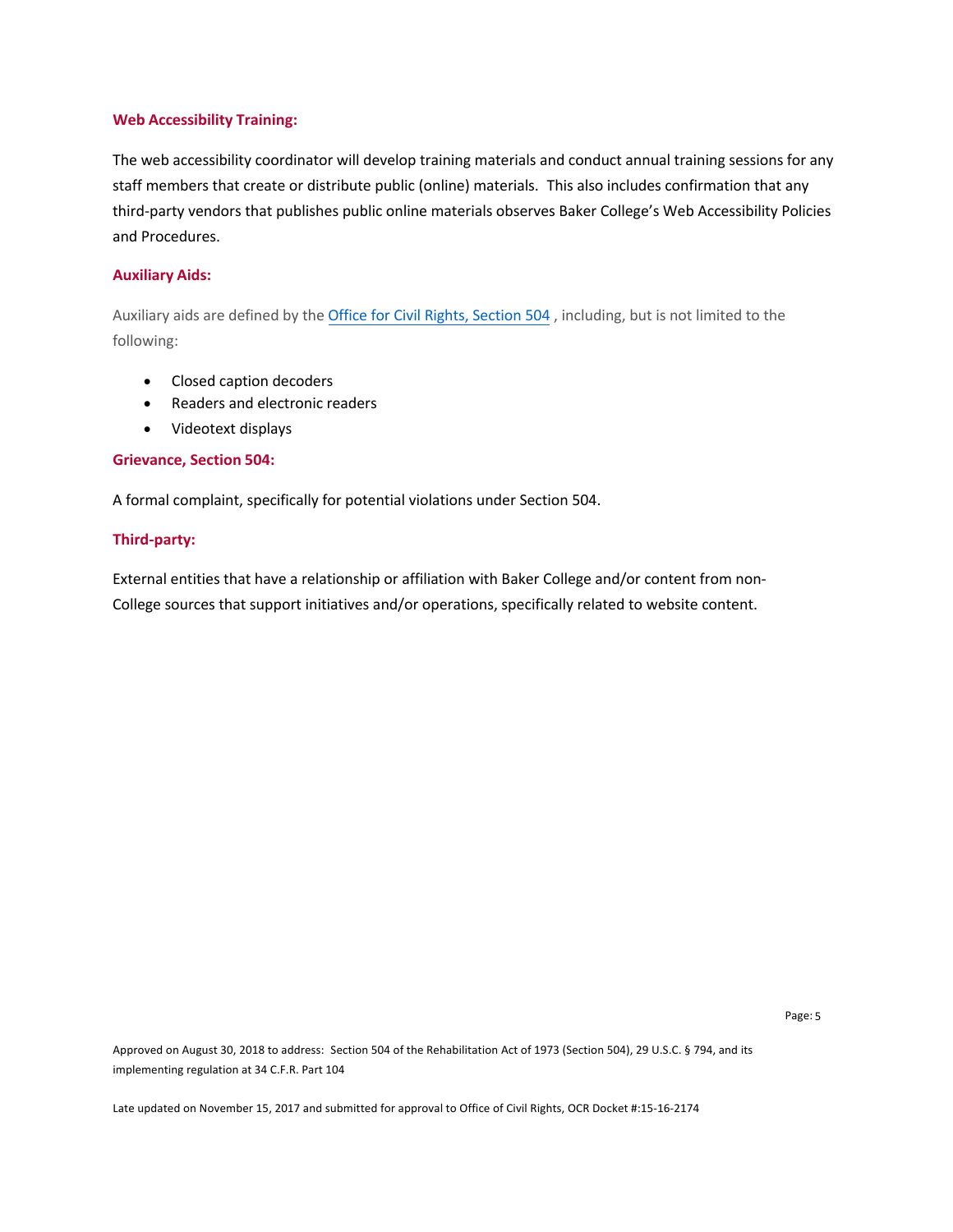#### **POLICIES AND PROCEDURES**

 The policies and procedures identified are to support Web Accessibility requirements as outlined and defined by Office for Civil Rights, Section 504.

 In order to ensure that the website is accessible and conforms with standards, Baker College will employ practices, policies and procedures to support ADA requirements in the following:

#### **Web Content:**

 Overall the web content must comply with Section 504. Web Content Accessibility Guidelines 2.0 (WCAG 2.0) is a technical standard that will be adopted and leverages (12) twelve guidelines that are organized under (4) four principles and each guideline offers testable success criteria for level AA.

The online content delivered via the website must be inclusive of the standards, which are outlined, below:

#### Perceivable

- Provide **text alternatives** for non-text content.
- Provide **captions and other alternatives** for multimedia.
- Create content that can be **presented in different ways**,
- including by assistive technologies, without losing meaning.
- Make it easier for users to **see and hear content**.

#### Operable

- Make all functionality available from a **keyboard**.
- Give users **enough time** to read and use content.
- Do not use content that causes **seizures**.
- Help users **navigate and find content**.

#### Understandable

- Make text **readable and understandable**.
- Make content appear and operate in **predictable** ways.

Page: 6

Approved on August 30, 2018 to address: Section 504 of the Rehabilitation Act of 1973 (Section 504), 29 U.S.C. § 794, and its implementing regulation at 34 C.F.R. Part 104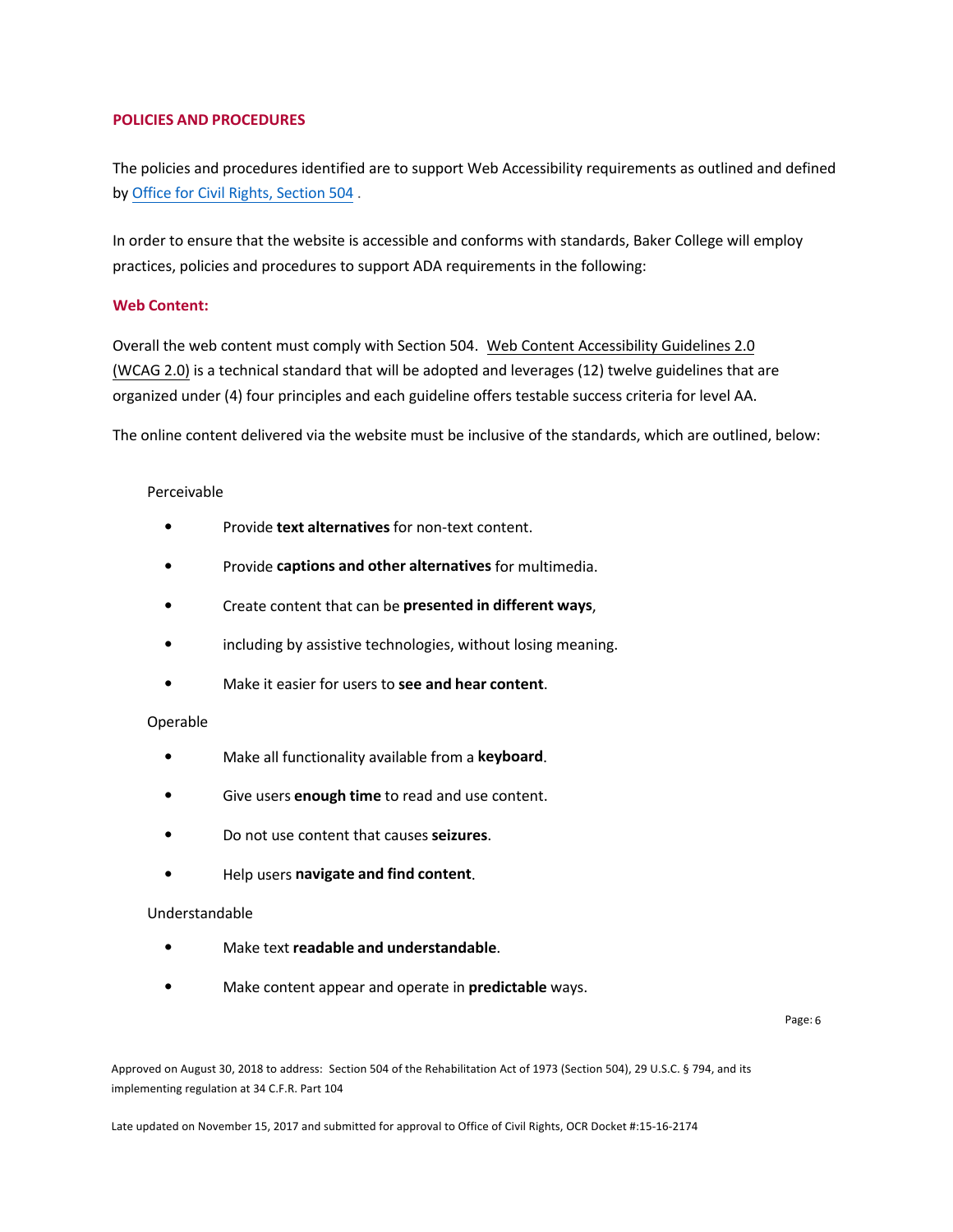• Help users **avoid and correct mistakes**.

Robust

• Maximize **compatibility** with current and future user tools.

In addition, the college will employ Web Accessibility Initiative (WAI-ARIA) standards, to ensure that scripting, API's, etc. also meets ADA requirements.

#### **Third-Party Accessibility Procedure**

 To ensure that web content is accessible, Web Accessibility Policies and Procedure will be communicated and shared with third-party vendors.

 Web content, although development by a third-party vendor, must adhere to the standards outlined in the web accessibility policies and procedures document. If there is a content development conflict that does not support the standard, either new or modifications/revisions to existing content, the third-party vendor is to notify the web accessibility coordinator, to discussion potential solutions to determine a resolution.

 with those outlined in the Web Accessibility Policies and Procedure, Baker College will contact the third-party and establish a reasonable timeframe, that does not exceed 90-days, to ensure that the content is updated to support ADA compliance. In addition, while conducting our audit and content verification, if any third-party content doesn't comply

Content that does not meet ADA standards will not be used until it is fully compliant.

#### **Content Acquisition from Third Parties**

j that web content be shared, administrators and staff will need to seek approval from the web accessibilities coordinator (contact information is provided in the Grievance and Due Process section). Administrators and staff that actively seek web content for use and/or developed by third-parties are required to comply with the Web Accessibility Policies and Procedures. Prior to linking and/or requesting

 If the content does not meet the standards, administrators and staff are to seek resolution by following the Third-Party Accessibility Procedures.

### **Audit and Content Verification**

 In order to verify that the website content does in fact meet the standards outlined in the web accessibility policies and procedures document, the web accessibility coordinator will be responsible for employing a third-party vendor to ensure that the site is in compliance with ADA WCAG 2.0 level AA.

Page: 7

Approved on August 30, 2018 to address: Section 504 of the Rehabilitation Act of 1973 (Section 504), 29 U.S.C. § 794, and its implementing regulation at 34 C.F.R. Part 104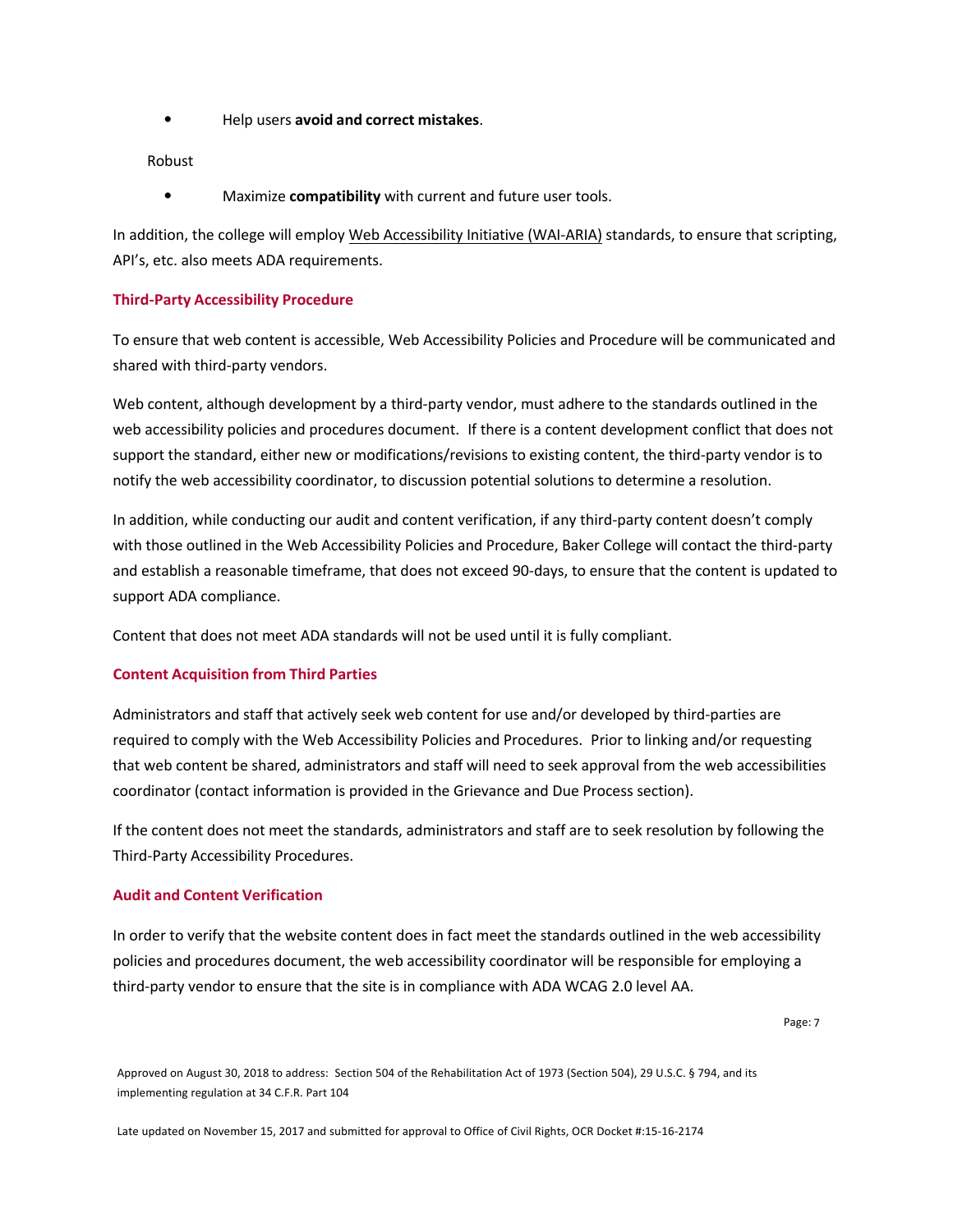The web accessibility coordinator will not utilize the company responsible for developing and maintaining the website or online content but will select an independent vendor on an annual basis.

 It's important to note that the web accessibility coordinator will have tools at his/her disposal to periodically test to confirm that content is in compliance, below, are a couple tools that can generate and report findings, including embedding documents such as MS Word or PDF files:

- WAVE accessibility verification
- SortSite website testing and accessibility check

#### **Training**

 The web accessibility coordinator will conduct training on an annual basis. The training will also be in format that can be accessed independently, outside of the annual training session(s). Training will include, but not be limited to, definition of ADA Compliance, detailed review of the Web Accessibility Policies and Procedure, third-party compliance training, examples of compliant vs. non-compliant content, understanding the grievance process and roles and responsibilities of administrators and staff that seek web content.

 The training will target administrators and staff and/or any individual that contributes content to the website.

#### **Annual Report**

 The web accessibility coordinator is also responsible for publishing and distributing an annual website audit will be conducted in June of each year. After the audit is finalized, in mid-July a report will be shared with executive leadership and will include the following:

- Identification of ADA compliance matters discovered during the audit.
- Comparative review of technical standards as outlined in the policy and procedure.
- • Recommendations for corrective action along with a reasonable due date and costestimate.
- • History of grievances along with the resolutions, including dates and resolution timeframe.

The report is due to executive leadership in August, at the end of the fiscal year.

 Approved on August 30, 2018 to address: Section 504 of the Rehabilitation Act of 1973 (Section 504), 29 U.S.C. § 794, and its implementing regulation at 34 C.F.R. Part 104